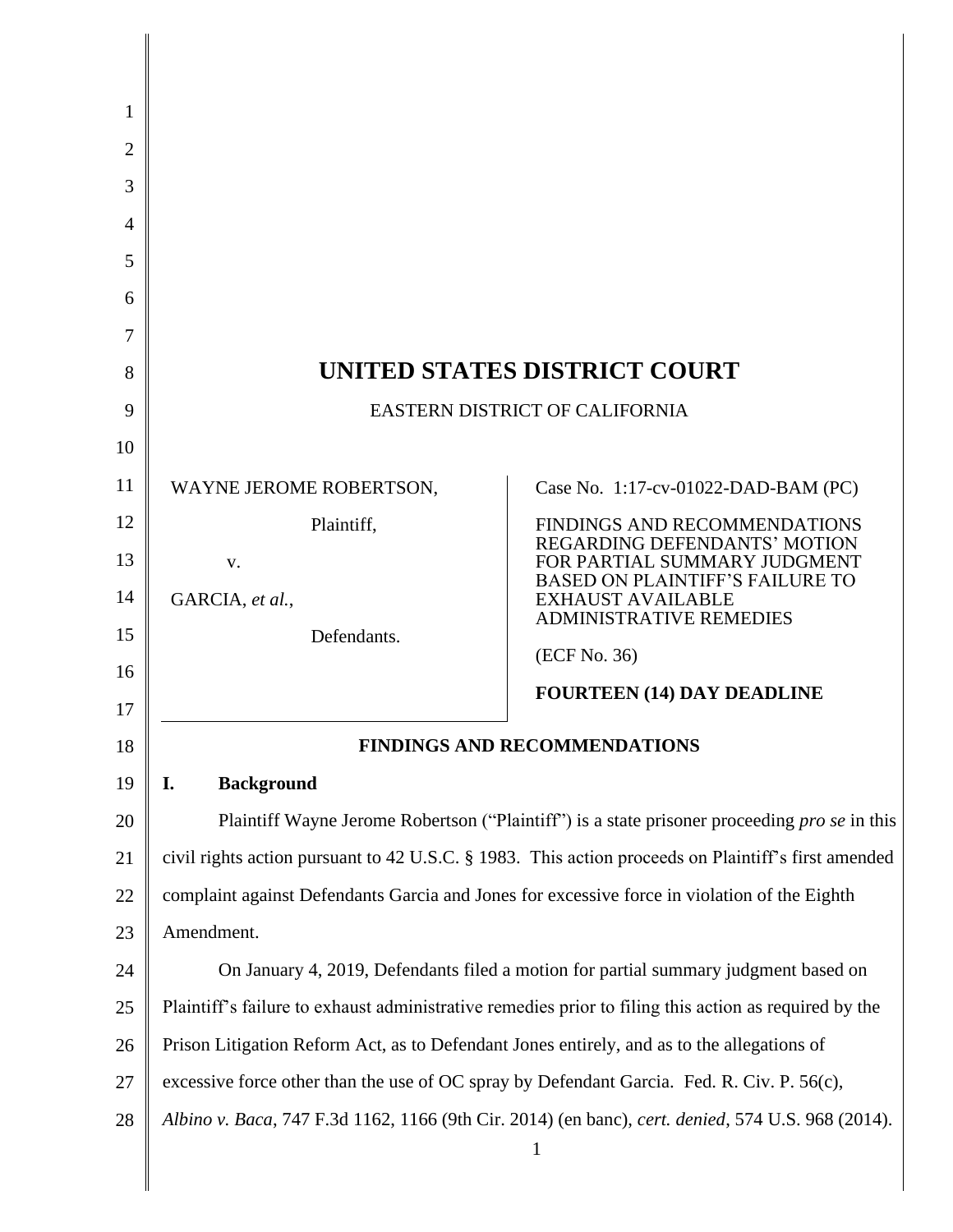1 2 3 4 5 6 7 8 9 10 11 12 13 14 15 16 17 18 19 20 21 22 23 24 25 26 27 28 2 (ECF No. 36.) Plaintiff filed a timely opposition on January 4, 2019. (ECF No. 37.) After finding that Defendants failed to include a *Rand* warning with the motion, the Court issued a second informational order providing Plaintiff with notice of the requirements for opposing a motion for summary judgment and permitted Plaintiff an opportunity to file a supplemental opposition. *See Woods v. Carey*, 684 F.3d 934 (9th Cir. 2012); *Rand v. Rowland*, 154 F.3d 952, 957 (9th Cir. 1988); *Klingele v. Eikenberry*, 849 F.2d 409, 411–12 (9th Cir. 1988). (ECF No. 41.) Plaintiff filed a supplemental opposition on May 6, 2019. (ECF No. 42.) Defendants filed a reply on May 13, 2019. (ECF No. 43.) The motion for summary judgment is deemed submitted. Local Rule 230(l). **II. Legal Standards A. Statutory Exhaustion Requirement** Section 1997e(a) of the Prison Litigation Reform Act of 1995 provides that "[n]o action shall be brought with respect to prison conditions under [42 U.S.C. § 1983], or any other Federal law, by a prisoner confined in any jail, prison, or other correctional facility until such administrative remedies as are available are exhausted." 42 U.S.C. § 1997e(a). Exhaustion is required regardless of the relief sought by the prisoner and regardless of the relief offered by the process, *Booth v. Churner*, 532 U.S. 731, 741 (2001), and the exhaustion requirement applies to all prisoner suits relating to prison life, *Porter v. Nussle*, 534 U.S. 516, 532 (2002). The failure to exhaust is an affirmative defense, and the defendants bear the burden of raising and proving the absence of exhaustion. *Jones v. Bock*, 549 U.S. 199, 216 (2007); *Albino*, 747 F.3d at 1166. "In the rare event that a failure to exhaust is clear on the face of the complaint, a defendant may move for dismissal under Rule 12(b)(6)." *Albino*, 747 F.3d at 1166. Otherwise, the defendants must produce evidence proving the failure to exhaust, and they are entitled to summary judgment under Rule 56 only if the undisputed evidence, viewed in the light most favorable to the plaintiff, shows he failed to exhaust. *Id.* Defendant must first prove that there was an available administrative remedy and that Plaintiff did not exhaust that available remedy. *Williams v. Paramo*, 775 F.3d 1182, 1191 (9th Cir. 2015) (citing *Albino*, 747 F.3d at 1172) (quotation marks omitted). The burden then shifts to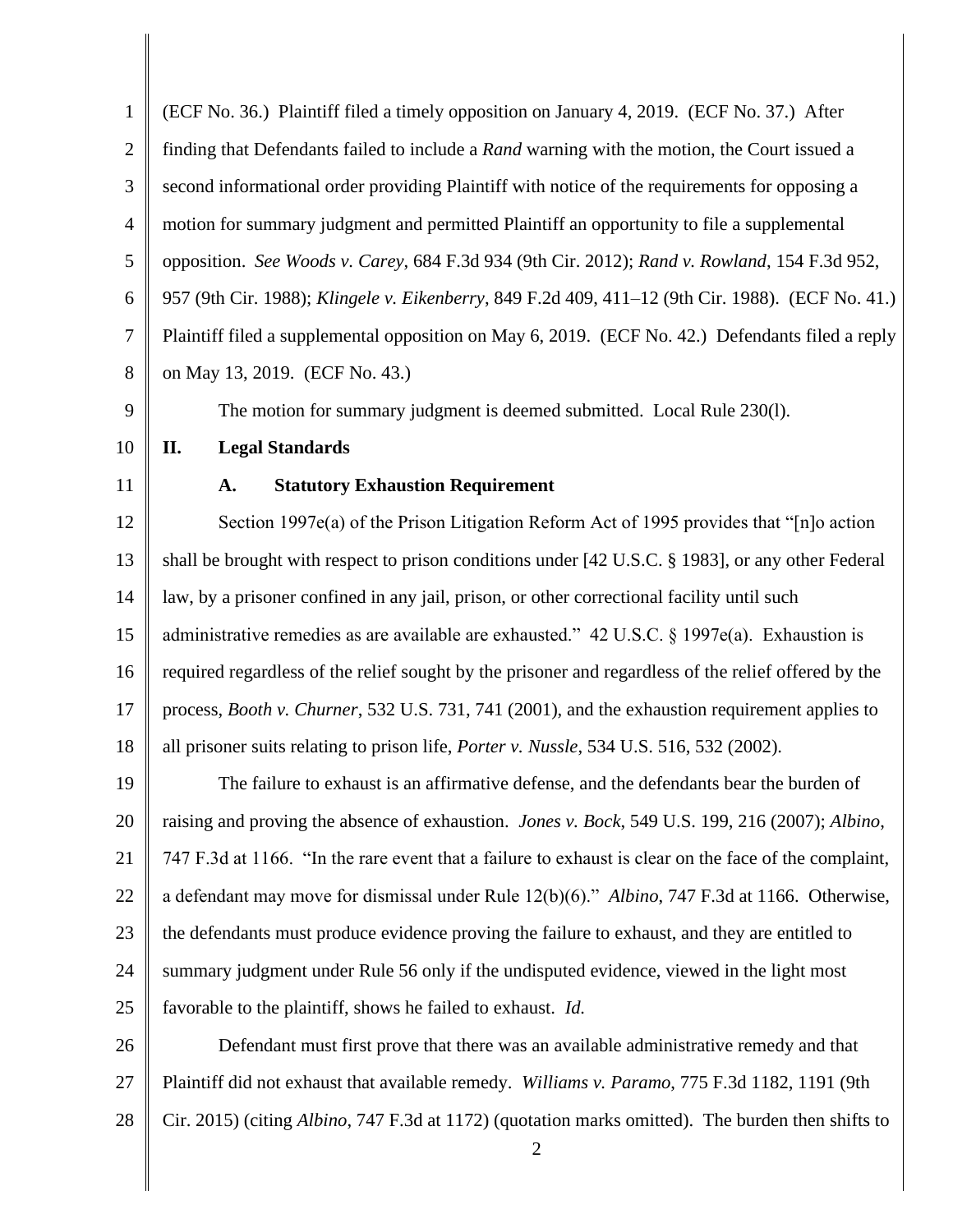1 2 3 4 Plaintiff to show something in his particular case made the existing and generally available administrative remedies effectively unavailable to her. *Williams*, 775 F.3d at 1191 (citing *Albino*, 747 F.3d at 1172) (quotation marks omitted). The ultimate burden of proof on the issue of exhaustion remains with Defendant. *Id.* (quotation marks omitted).

5

#### **B. Summary Judgment Standard**

6 7 8 9 10 11 12 13 14 15 16 Any party may move for summary judgment, and the Court shall grant summary judgment if the movant shows that there is no genuine dispute as to any material fact and the movant is entitled to judgment as a matter of law. Fed. R. Civ. P. 56(a) (quotation marks omitted); *Albino*, 747 F.3d at 1166; *Wash. Mut. Inc. v. United States*, 636 F.3d 1207, 1216 (9th Cir. 2011). Each party's position, whether it be that a fact is disputed or undisputed, must be supported by (1) citing to particular parts of materials in the record, including but not limited to depositions, documents, declarations, or discovery; or (2) showing that the materials cited do not establish the presence or absence of a genuine dispute or that the opposing party cannot produce admissible evidence to support the fact. Fed. R. Civ. P.  $56(c)(1)$  (quotation marks omitted). The Court may consider other materials in the record not cited to by the parties, although it is not required to do so. Fed. R. Civ. P. 56(c)(3); *Carmen v. S.F. Unified Sch. Dist.*, 237 F.3d 1026, 1031 (9th Cir.

17 2001); *accord Simmons v. Navajo Cty., Ariz.*, 609 F.3d 1011, 1017 (9th Cir. 2010).

18 19 20 21 22 23 24 25 26 27 The defendant bears the burden of proof in moving for summary judgment for failure to exhaust, *Albino*, 747 F.3d at 1166, and he must "prove that there was an available administrative remedy, and that the prisoner did not exhaust that available remedy," *id.* at 1172. If the defendant carries his burden, the burden of production shifts to the plaintiff "to come forward with evidence showing that there is something in his particular case that made the existing and generally available administrative remedies effectively unavailable to him." *Id.* "If undisputed evidence viewed in the light most favorable to the prisoner shows a failure to exhaust, a defendant is entitled to summary judgment under Rule 56." *Id.* at 1166. However, "[i]f material facts are disputed, summary judgment should be denied, and the district judge rather than a jury should determine the facts." *Id.*

28

///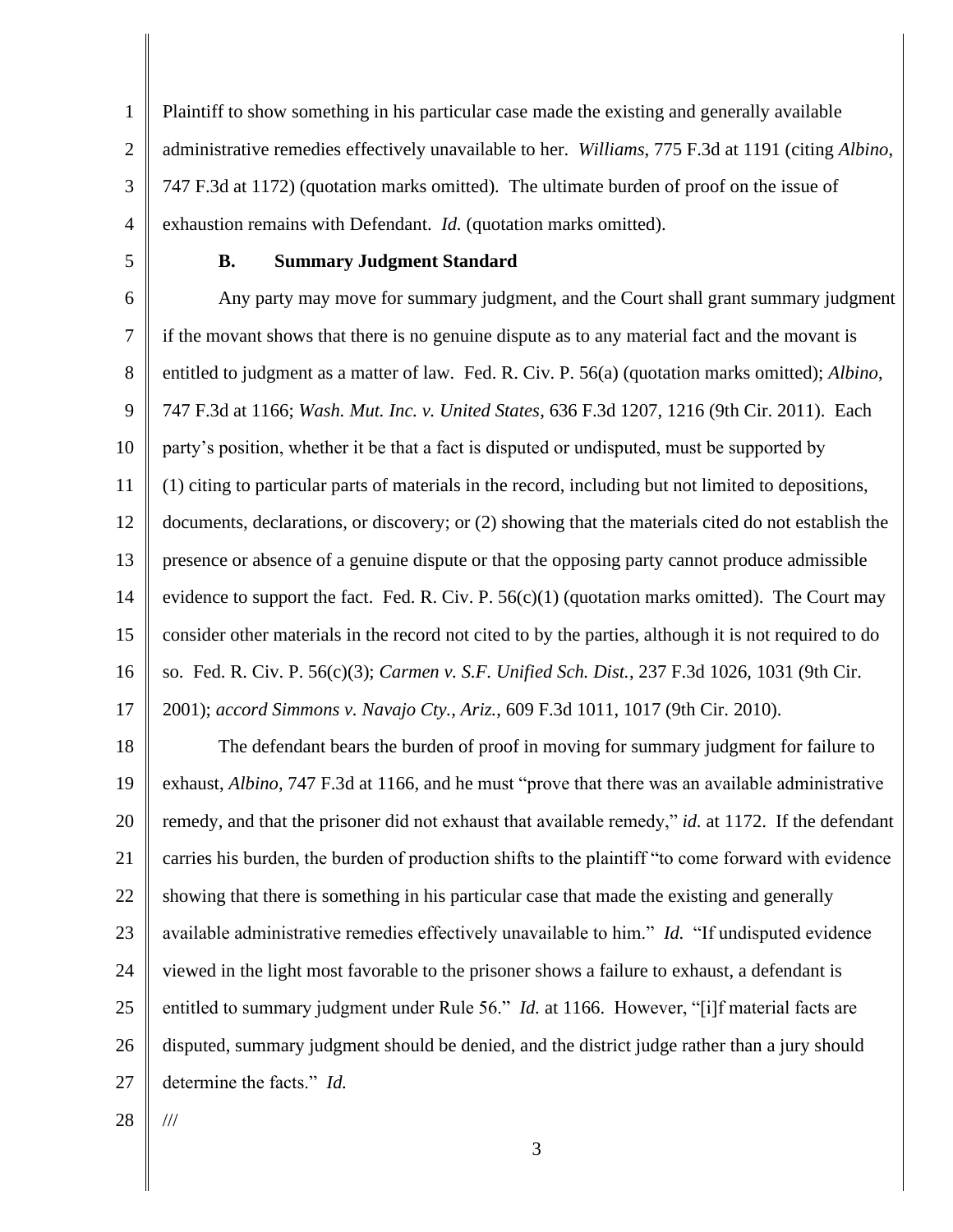1

## **III. Discussion**

2

#### **A. Summary of CDCR's Administrative Review Process**

3 4 5 6 7 8 9 10 11 12 13 14 15 16 17 At the relevant time, "[t]he California prison grievance system ha[d] three levels of review; an inmate exhausts administrative remedies by obtaining a decision at each level." *Reyes v. Smith*, 810 F.3d 654, 657 (9th Cir. 2016) (citing Cal. Code Regs. tit. 15, § 3084.1(b) (repealed June 1, 2020) & *Harvey v. Jordan*, 605 F.3d 681, 683 (9th Cir. 2010)). *See also* Cal. Code Regs. tit. 15, § 3084.7(d)(3) ("The third level review constitutes the decision of the Secretary of the California Department of Corrections and Rehabilitation on an appeal, and shall be conducted by a designated representative under the supervision of the third level Appeals Chief or equivalent. The third level of review exhausts administrative remedies….") (repealed June 1, 2020). Pursuant to this system, an inmate may appeal "any policy, decision, action, condition, or omission by the department or its staff that the inmate . . . can demonstrate as having a material adverse effect upon his . . . health, safety, or welfare." *Id.* at § 3084.1(a). The process was initiated by submitting a CDCR Form 602, Inmate/Parolee Appeal. *Id.* at § 3084.2(a). In the appeal form, prisoners must list all staff members involved and describe their involvement in the issue. *Id.* at § 3084.2(a)(3). If the inmate does not have the requested identifying information about the staff member, he must provide any other available information

19 member in question. *Id.*

20

18

## **B. Allegations in First Amended Complaint**

21 22 23 24 25 Plaintiff is currently housed at Mule Creek State Prison in Ione, California. The events in the first amended complaint are alleged to have occurred while Plaintiff was incarcerated at the California Correctional Institution ("CCI") in Tehachapi, California. Plaintiff names the following defendants: Correctional Officer D. Garcia and Correctional Officer B. Jones. Plaintiff alleges as follows:

that would assist the appeals coordinator in making a reasonable attempt to identify the staff

26 27 28 On January 24, 2017, around 4:00 p.m. Plaintiff was inside the CCI gym taking a urinalysis test when Defendants Garcia and Jones attacked and assaulted him when he asked a question about viewing of the test. Defendant Garcia allegedly walked up to Plaintiff, pulled out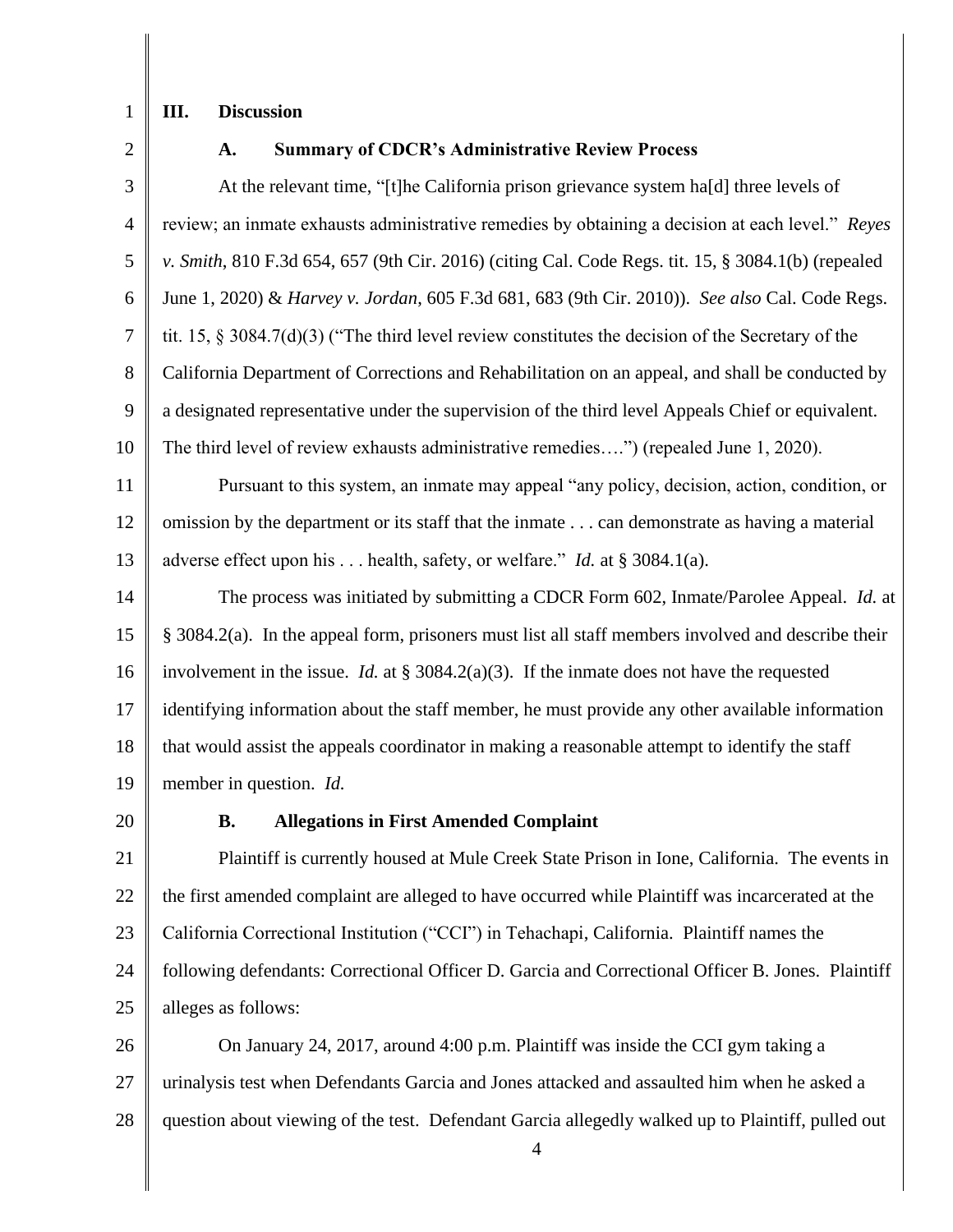| 1              | his MK9 OC pepper spray fogger and shot Plaintiff directly in the face without provocation,                                                                                                                                             |
|----------------|-----------------------------------------------------------------------------------------------------------------------------------------------------------------------------------------------------------------------------------------|
| $\overline{2}$ | emptying the spray. When Plaintiff turned away, Defendant Garcia then hit Plaintiff in the right                                                                                                                                        |
| 3              | side with a baton. Plaintiff asserts that Defendant Garcia's actions caused burning to his face,                                                                                                                                        |
| $\overline{4}$ | shortness of breath, and pain. After Defendant Garcia used pepper spray and hit Plaintiff with a                                                                                                                                        |
| 5              | baton, Defendant Jones then grabbed Plaintiff and slammed him into the ground on the left side of                                                                                                                                       |
| 6              | his face, causing swelling, bruising, and discoloration. Plaintiff further alleges that Defendant                                                                                                                                       |
| 7              | Garcia gave a false statement in a crime incident report to justify his actions. On January 25,                                                                                                                                         |
| 8              | 2017, when Plaintiff "made the second allegations of staff misconduct against D. Garcia when the                                                                                                                                        |
| 9              | lieutenant J. Tingley, interviewed me and order another CDCR 7219 medical report because he                                                                                                                                             |
| 10             | could clearly see bruising and discolored in may face area on my left cheek and right side of my                                                                                                                                        |
| 11             | back." (ECF No. 4, p. 5.) Plaintiff also alleges that Defendant Jones made a false statement in a                                                                                                                                       |
| 12             | RVR report and gave false statements to the Lieutenant on a crime incident report in order to                                                                                                                                           |
| 13             | justify his actions.                                                                                                                                                                                                                    |
| 14             | As relief, Plaintiff seeks damages.                                                                                                                                                                                                     |
| 15             | C.<br>Undisputed Material Facts (UMF) <sup>1</sup>                                                                                                                                                                                      |
| 16             | Plaintiff is a California State Prison inmate. At all relevant times alleged in the<br>1.                                                                                                                                               |
| 17             | Complaint, Plaintiff was housed at the California Correctional Institute in Tehachapi,                                                                                                                                                  |
| 18             | California ("CCI"). At the time that Plaintiff filed the Complaint at issue in this case,                                                                                                                                               |
| 19             | Plaintiff was housed at CCI. Plaintiff is currently incarcerated at Mule Creek State Prison                                                                                                                                             |
| 20             | in Ione, California. (ECF No. 14, First Amended Complaint ("FAC") at 4; ECF No. 51,                                                                                                                                                     |
| 21             | Notice of Change of Address.)                                                                                                                                                                                                           |
| 22             | $/\!/ \!/$                                                                                                                                                                                                                              |
| 23             | $/\!/ \!/$                                                                                                                                                                                                                              |
| 24             | ${}^{1}$ ECF No. 36-1. Plaintiff did not provide a separate statement of undisputed facts in his opposition or supplemental                                                                                                             |
| 25             | opposition. Local Rule 260(a). As a result, Defendants' Statement of Undisputed Facts in Support of Defendants'<br>Motion for Summary Judgment Based on Plaintiff's Failure to Exhaust Administrative Remedies is accepted except       |
| 26             | where brought into dispute by Plaintiff's verified first amended complaint, (ECF No. 14), and verified supplemental<br>opposition to the motion for summary judgment, (ECF No. 42). See Jones v. Blanas, 393 F.3d 918, 923 (9th Cir     |
| 27             | 2004) (verified complaint may be used as an opposing affidavit if it is based on pleader's personal knowledge of<br>specific facts which are admissible in evidence; Johnson v. Melzer, 134 F.3d 1393, 1399-1400 (9th Cir. 1998) (same, |
| 28             | with respect to verified motions). Unless otherwise indicated, disputed and immaterial facts are omitted from this<br>statement and relevant objections are overruled.                                                                  |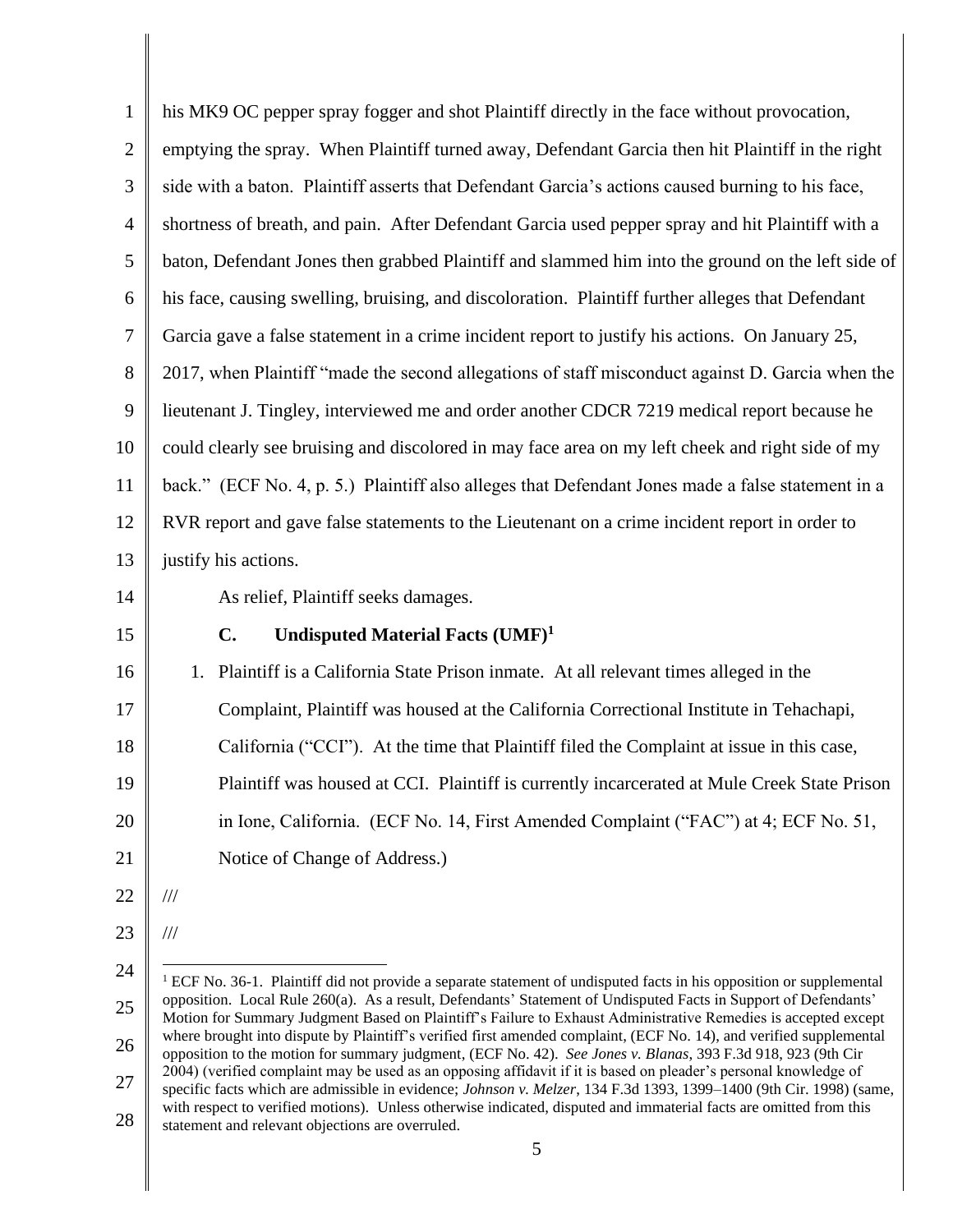| $\mathbf{1}$   | 2.            | On August 1, 2017, Plaintiff filed a Complaint brought under 42 U.S.C. § 1983 alleging                                 |
|----------------|---------------|------------------------------------------------------------------------------------------------------------------------|
| $\overline{2}$ |               | various claims against Defendants B. Jones and D. Garcia. (ECF No. 1, Complaint.)                                      |
| 3              | 3.            | On February 20, 2018, the Court issued an Order dismissing Plaintiff's Complaint with                                  |
| $\overline{4}$ |               | leave to amend, ordering an amended complaint to be filed within 30 days. (ECF No. 13.)                                |
| 5              | 4.            | On March 12, 2018, Plaintiff filed his First Amended Complaint. (ECF No. 14.)                                          |
| 6              | 5.            | CDCR has a comprehensive administrative appeals system for prisoners' complaints,                                      |
| 7              |               | described in the California Code of Regulations (CCR), Title 15, section 3084, et seq. <sup>2</sup>                    |
| 8              |               | CCR, Title 15, section 3084.1(a) provides that any inmate may appeal any departmental                                  |
| 9              |               | decision, action, condition, or policy which they can demonstrate as having a material                                 |
| 10             |               | effect upon their welfare. Declaration of M. Voong, Chief of Office of Appeals (Voong                                  |
| 11             |               | Decl.) [4; Declaration of J. Wood, Appeal Coordinator at CCI (Wood Decl.) [2–3.)                                       |
| 12             | 6.            | Under Title 15 of the California Code of Regulations, an inmate has 30 calendar days to                                |
| 13             |               | submit an appeal from the occurrence of the event or decision being appealed, or upon                                  |
| 14             |               | first knowledge of the action or decision being appealed. Cal. Code Regs., tit. 15,                                    |
| 15             |               | § 3084.8 (b); (Wood Decl. ¶ 8).                                                                                        |
| 16             | 7.            | To exhaust the administrative appeal process, the inmate must complete his appeal                                      |
| 17             |               | through the Third Level of review. Cal. Code Regs., tit. 15, § 3084.7; (Voong Decl. ¶ 7;                               |
| 18             |               | Wood Decl. $\P\P$ 4, 6.)                                                                                               |
| 19             |               | The grievance procedure requires the inmate to identify, by name and title or position,                                |
| 20             |               | each staff member alleged to be involved in the action or decision being appealed, along                               |
| 21             |               | with the dates each staff member was involved in the issue being appealed. If the inmate                               |
| 22             |               | does not have this information, he must provide any other available information that                                   |
| 23             |               | would assist the appeals coordinator in identifying the staff member. Cal. Code Regs., tit.                            |
| 24             |               | 15, $§$ 3084.2(a)(3).                                                                                                  |
| 25             | $\frac{1}{1}$ |                                                                                                                        |
| 26             |               |                                                                                                                        |
|                |               | <sup>2</sup> Effective January 28, 2011, the regulations governing inmate appeals were amended by Title 15 of the CCR, |

<sup>27</sup> 28 Section 3084, *et seq. See* CCR, tit. 15, §§ 3084–3084.8 (amended 2011). Because Plaintiff's claims relate to an incident that occurred in 2017, the amended regulations described herein apply, as they were in effect at the time the events alleged occurred.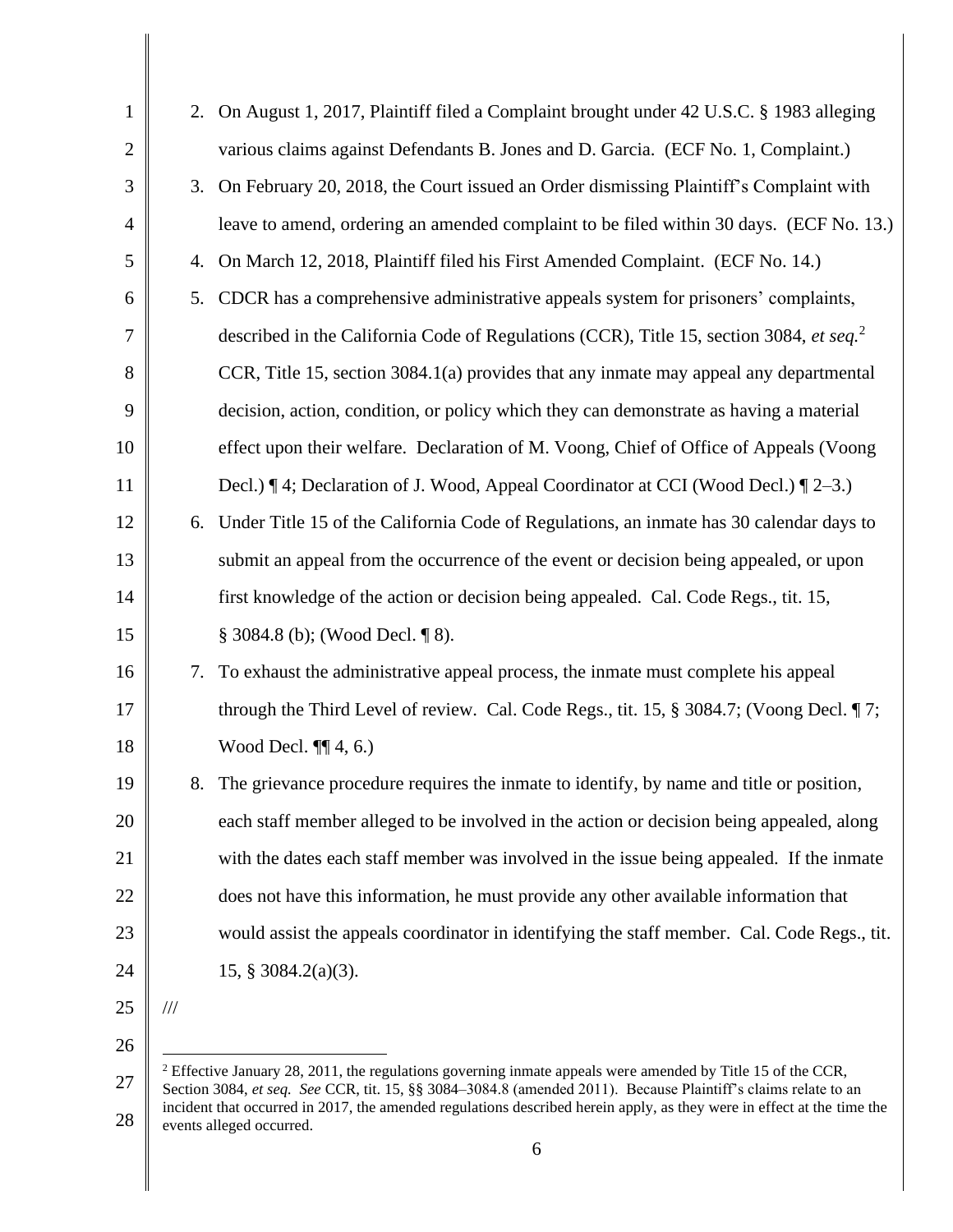| $\mathbf{1}$   | 9. The grievance procedure also requires the inmate to include each staff member's                |
|----------------|---------------------------------------------------------------------------------------------------|
| $\overline{2}$ | involvement in the issue under appeal. The inmate "shall" also state all facts known and          |
| 3              | available to him/her regarding the issue being appealed at the time of submitting the             |
| $\overline{4}$ | Appeal Form. <i>Id.</i> § 3084.2(a)(4).                                                           |
| 5              | 10. If an inmate submits an appeal that is untimely, lacks critical information, or otherwise     |
| 6              | does not comply with the regulations governing the appeal process, the appeal may be              |
| 7              | cancelled or rejected, meaning it is not accepted for review. The cancellation or rejection       |
| 8              | of an appeal at any level does not exhaust the appeal process. <i>Id.</i> § 3084.1(b) (2015)      |
| 9              | (describing that all appeals are subject to a third level review before administrative            |
| 10             | remedies are deemed exhausted, and a cancellation or rejection decision does not exhaust          |
| 11             | administrative remedies); (Voong Decl. ¶ 5, 7, 9; Wood Decl. ¶ 4, 6); see also Cal.               |
| 12             | Code Regs., tit. 15, § 3084.6(a)–(f) (describing rejection, cancellation, and withdrawal          |
| 13             | criteria).                                                                                        |
| 14             | 11. Plaintiff submitted inmate grievances through CDCR's administrative appeals system            |
| 15             | while incarcerated at CCI. (Voong Decl. ¶ 12-14, Ex. C; Wood Decl. ¶ 12-14, Ex. B.)               |
| 16             | Appeal re: January 24, 2017 Incident - Log No. CCI-17-00502                                       |
| 17             | 12. Plaintiff submitted a grievance under Appeal Log No. CCI-17-00502, alleging that on           |
| 18             | January 24, 2017 Defendant Garcia and 2 other unnamed officers <sup>3</sup> assaulted him with OC |
| 19             | pepper spray during a urinalysis, without warning or provocation. (Voong Decl. $\P$ 13(a),        |
| 20             | Ex. A; Wood Decl. $\P$ 12(a).)                                                                    |
| 21             | 13. In this appeal, Plaintiff wrote: "I look down, started to pull my talle wacker out when all   |
| 22             | three officer approached me with the empty bottle in my right hand about to piss when I           |
| 23             | was sprayed in the face without warning. Officer D. Garcia, along with his two fellow             |
| 24             | officers assaulted me with "OC" spray without warning or provocation." (ECF No. 14, p.            |
| 25             | 12 (unedited text); Voong Decl. $\P$ 13(a), Ex. A.)                                               |
| 26             | 14. On November 2, 2016, Plaintiff's 602 appeal logged under appeal number CCI-17-00502           |
| 27             | was denied at the Third Level of review. (Voong Decl. $\P$ 13(a), Ex. A.)                         |
| 28             | <sup>3</sup> Plaintiff only named two officers in the FAC, Defendants D. Garcia and B. Jones.     |
|                | $\tau$                                                                                            |

║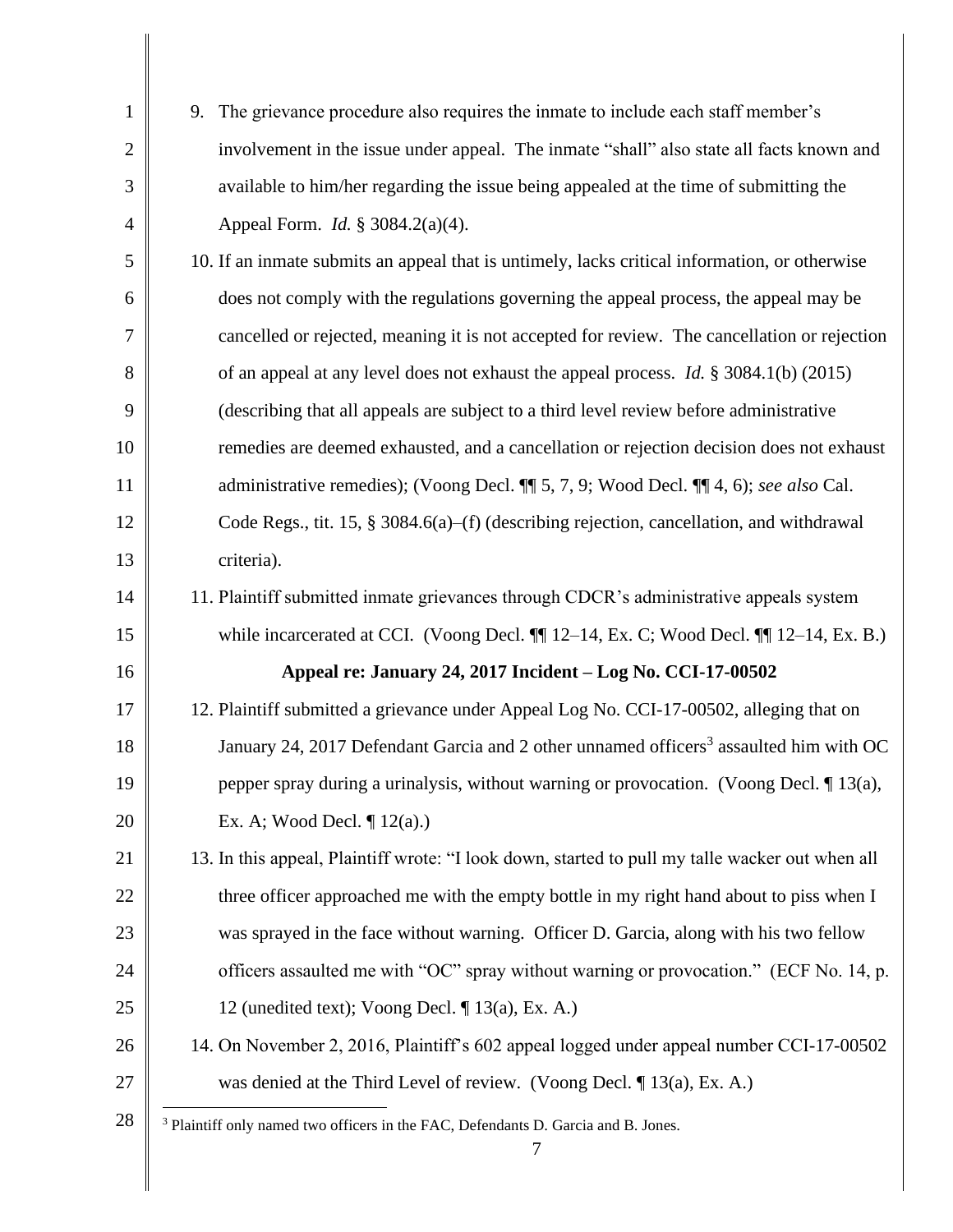| $\mathbf{1}$   | 15. Plaintiff did not name Defendant B. Jones in his appeal at the first and second levels and    |
|----------------|---------------------------------------------------------------------------------------------------|
| $\overline{2}$ | did not allege any use of force by any correctional officer other than the use of pepper          |
| 3              | spray. (Voong Decl. $\P$ 13(a), Ex. A; Wood Decl. $\P$ 11(a), Ex. A.)                             |
| $\overline{4}$ | 16. In his response to the Second Level response, Plaintiff wrote "I requested a full             |
| 5              | investigation into Officer D. Garcia, and Officer B. Jones, use of excessive force and            |
| 6              | unnecessary force against me for asking a question." Plaintiff still never details any use of     |
| 7              | force by either of the Defendants other than the use of OC spray and B. Jones was only            |
| 8              | identified and referenced when the appeal was submitted to the Third Level, bypassing the         |
| 9              | first two levels of review. (Voong Decl. $\P$ 13(a), Ex. A.)                                      |
| 10             | 17. Defendant D. Garcia wrote an Incident Report under CCI-FAA-17-01-0027 detailing the           |
| 11             | incident involving Plaintiff on January 24, 2017, which was the subject of Plaintiff's            |
| 12             | appeal under CCI-17-00502. In this Incident Report, Defendant Garcia only references              |
| 13             | the use of OC spray and use of baton by Defendant Garcia. Defendant Garcia does not               |
| 14             | reference any use of force by Defendant Jones. Defendant Garcia states that Defendant             |
| 15             | Jones' only involvement, other than as witness, was to handcuff Plaintiff after he was            |
| 16             | compliant. (Voong Decl. ¶ 13(a), Ex. A.)                                                          |
| 17             | 18. Defendant B. Jones wrote an Incident Report under CCI-FAA-17-01-0027 detailing the            |
| 18             | incident involving Plaintiff on January 24, 2017, which was the subject of Plaintiff's            |
| 19             | appeal under CCI-17-00502. In the Report, Defendant Jones does not indicate that he               |
| 20             | used any force or OC spray or was involved in any use of force. The only involvement              |
| 21             | Defendant Jones indicates he had in the incident, other than being a witness, was that he         |
| 22             | handcuffed Plaintiff after he had already complied with orders. (Wood Decl. 1 13(a), Ex.          |
| 23             | A.)                                                                                               |
| 24             | 19. During the investigation into Plaintiff's allegations, prison officials were not on notice of |
| 25             | Plaintiff's claims against Defendant B. Jones or on notice Plaintiff was claiming that            |
| 26             | excessive force was used upon him, aside from his claims that correctional officers used          |
| 27             | OC spray. (Voong Decl. $\P$ 13(a), Ex. A; Wood Decl. $\P$ 12(a), 14.)                             |
| 28             | $/\!/ \!/$                                                                                        |
|                | 8                                                                                                 |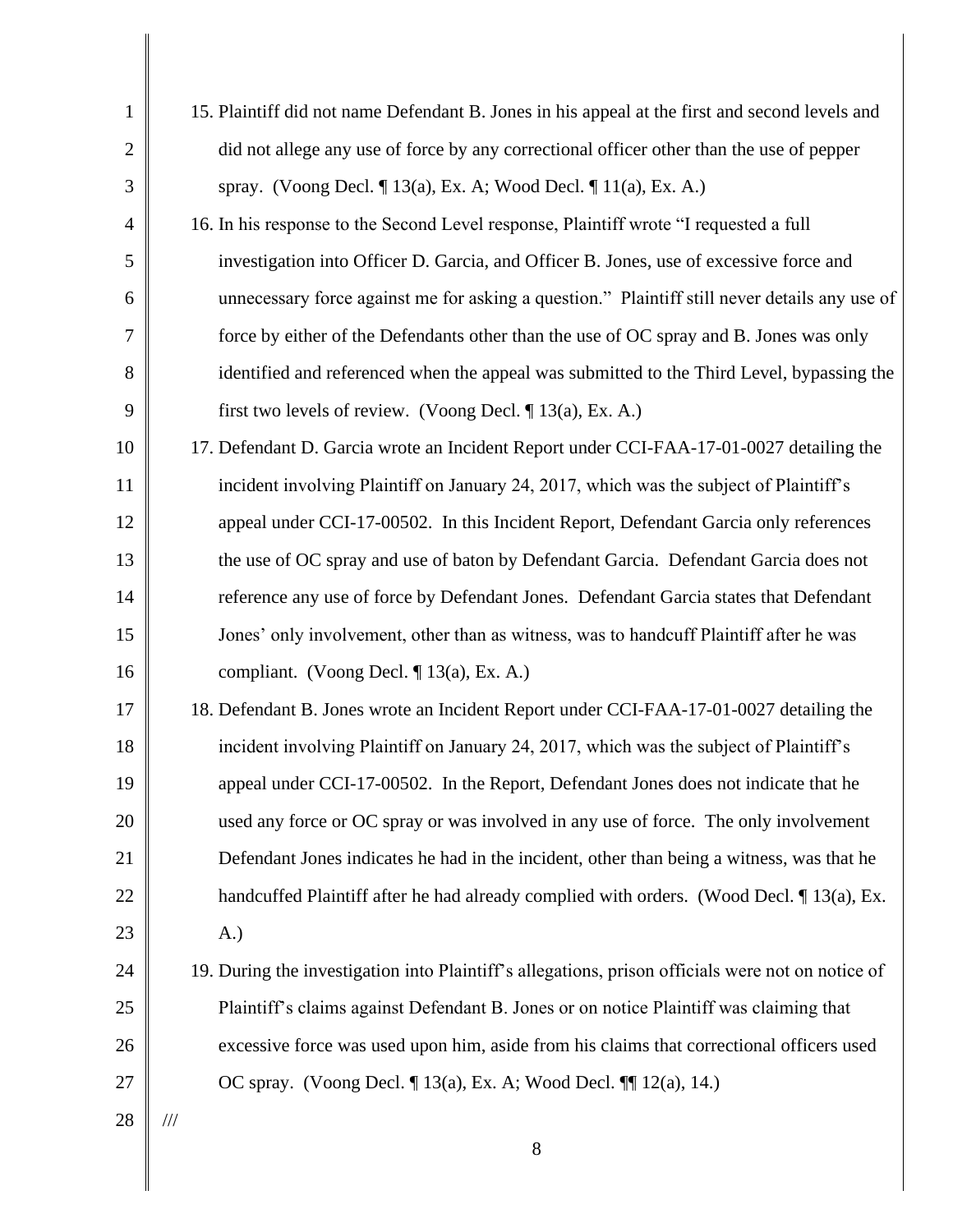| $\mathbf{1}$   | <b>Other Appeals</b>                                                                                  |
|----------------|-------------------------------------------------------------------------------------------------------|
| $\overline{2}$ | 20. On November 8, 2017, Plaintiff's 602 Appeal Log No. CCI-17-02654 was denied at the                |
| 3              | second level of review. That appeal addressed Plaintiff's allegations relative to CDC                 |
| $\overline{4}$ | Form 115, Rules Violation Report (RVR), Log No. 2131025 dated January 24, 2017 for                    |
| 5              | Assault on a Peace Officer by Means Not Likely to Cause Great Bodily Injury. In the                   |
| 6              | appeal, Plaintiff alleged his due process rights were violated during the RVR hearing                 |
| 7              | because he was not allowed to call witnesses. He requested the RVR be dismissed due to                |
| 8              | due process violations. (Wood Decl. $\P$ 12(b); Voong Decl. $\P$ 13(b), Ex. B.)                       |
| 9              | 21. On April 4, 2017, Plaintiff's 602 Appeal Log No. CCI-17-00575 was rejected pursuant to            |
| 10             | Cal. Code Regs. tit. 15, $\S 3084.6(b)(15)$ . Plaintiff submitted the appeal directly to the          |
| 11             | Third Level, without submitting it to the first two low levels of appeal, bypassing the               |
| 12             | required lower levels of review. That appeal addressed Plaintiff's allegations that Officers          |
| 13             | D. Garcia and B. Jones fabricated their 115 Rules Violation Report Log No. 2131025,                   |
| 14             | issued to Plaintiff on January 24, 2017. Plaintiff alleges the untrue statements were of a            |
| 15             | sexual nature and done in order to intimidate and sexually harass Plaintiff in order to get           |
| 16             | him to withdraw his allegations of employee misconduct. (Voong Decl. $\P$ 14(a).)                     |
| 17             | <b>No Other Relevant Appeals Submitted</b>                                                            |
| 18             | 22. CCI has no record of receiving any other appeal that is relevant to the allegations in the        |
| 19             | FAC. The Office of Appeals and Inmate Correspondence and Appeals Branch has no                        |
| 20             | record of receiving any other appeal from Plaintiff regarding his claims arising from the             |
| 21             | January 24, 2017 incident against any prison official. (Wood Decl. 14; Voong Decl.                    |
| 22             | $\P$ 15.)                                                                                             |
| 23             | <b>Discussion</b><br>D.                                                                               |
| 24             | The allegations at issue in this suit occurred on January 24, 2017, and therefore all claims          |
| 25             | arising from that incident were required to be exhausted prior to Plaintiff initiating this action on |
| 26             | August 1, 2017, or Plaintiff is required to come forward with evidence showing that the existing      |
| 27             | and generally available administrative remedies were effectively unavailable to him.                  |
| 28             | $\frac{1}{1}$                                                                                         |
|                | 9                                                                                                     |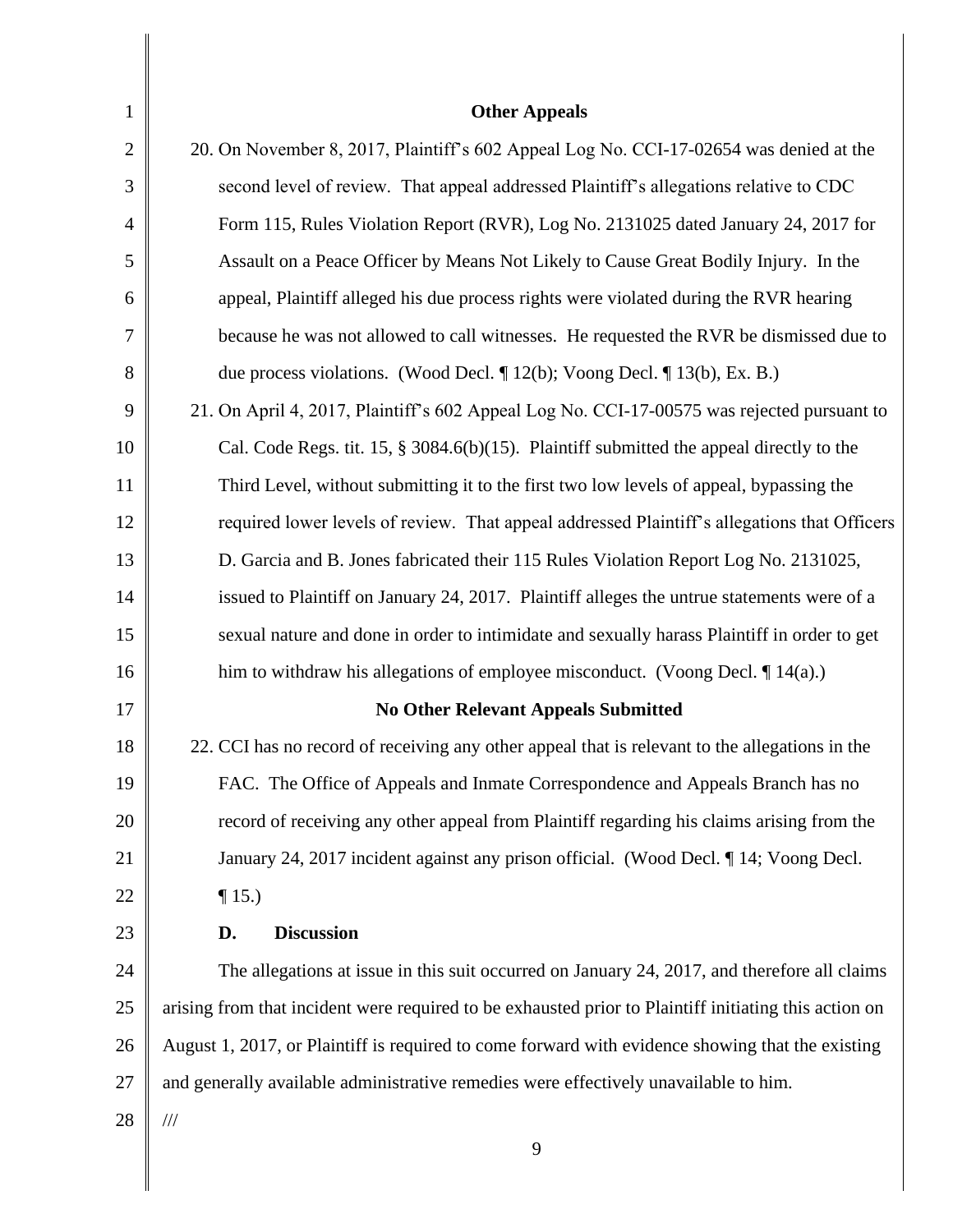# 1. Parties' Positions

1

| $\overline{2}$ | Defendants argue that there is no genuine dispute of fact that Plaintiff failed to exhaust his        |
|----------------|-------------------------------------------------------------------------------------------------------|
| $\mathfrak{Z}$ | administrative remedies against Defendant Jones as to any claims, or against Defendant Garcia as      |
| $\overline{4}$ | to any claims other than the use of excessive force by use of OC spray. (ECF No. 36.) Although        |
| 5              | Plaintiff filed a grievance regarding the incident that occurred, appeal number CCI-17-00502, he      |
| 6              | only alleged that he was assaulted by Defendant Garcia's use of OC spray. Plaintiff did not           |
| 7              | allege any use of excessive force by Defendant Garcia other than the use of OC spray.                 |
| 8              | Furthermore, Plaintiff did not name Defendant Jones specifically until he wrote a reply to the        |
| 9              | Second Level Appeal Response, and he did not allege that Defendant Jones used any physical            |
| 10             | force outside of the original allegations of the use of OC spray by "two officers." Finally,          |
| 11             | Plaintiff was aware of the inmate appeals process, used it to submit a grievance regarding the        |
| 12             | incident at issue in this action, and the process was therefore available to him. (Id.)               |
| 13             | Plaintiff argues in opposition that appeal number CCI-17-00502 was fully exhausted as                 |
| 14             | required, and any other appeals referenced by Defendants are irrelevant to this action. (ECF No.      |
| 15             | 37.) Plaintiff states that he identified Defendant Jones during the second level review of CCI-17-    |
| 16             | 00502 conducted by K. Armstrong, which is the appropriate time during the interview to add            |
| 17             | more information to the 602. Plaintiff alleges that at that time he identified Defendant Jones "as    |
| 18             | the officer whom attacked Plaintiff and slammed Plaintiff to the floor on his face in the A Facility  |
| 19             | Gym on January 24, 2017 at the California Correctional Institution." (Id. at 2.) Plaintiff goes on    |
| 20             | to argue that the merits of this action are in dispute and must be decided by a jury. Plaintiff's     |
| 21             | supplemental opposition largely reiterates the same arguments set forth in the original opposition.   |
| 22             | (See ECF No. 42.)                                                                                     |
| 23             | In reply, Defendants argue that while Plaintiff may have alleged that Defendant Jones                 |
| 24             | slammed him to the ground in other documents or interviews, such as his Medical Report from           |
| 25             | the date of the incident or his videotaped interview taken as part of a force review, Plaintiff never |

26 provided any information at any point during the appeals process that Defendant Jones grabbed

- 27 him and slammed him to the ground. (ECF No. 43.) Plaintiff cannot rely on these allegations
- 28 that were not part of the appeals process to support his allegation, and Plaintiff's contention that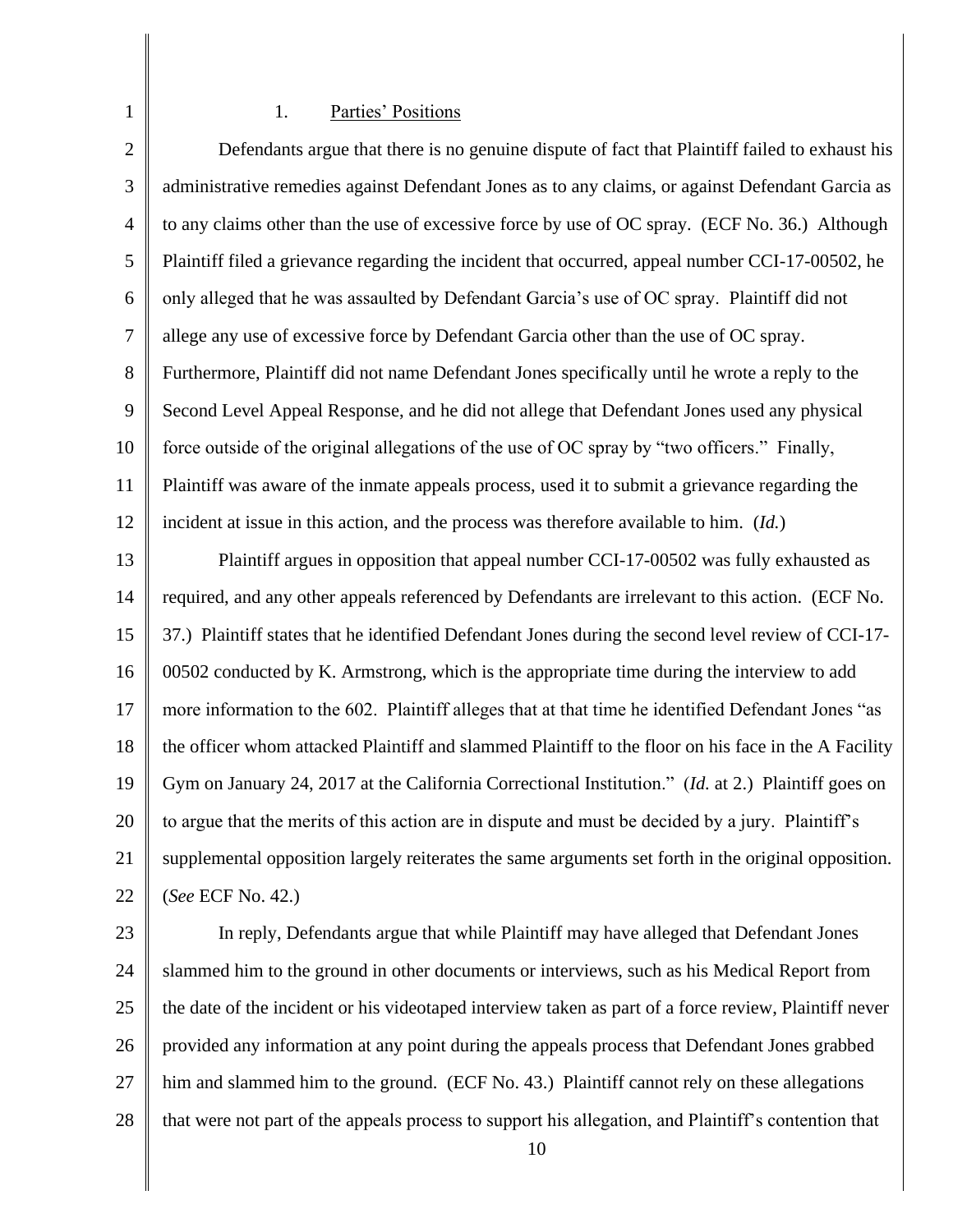1 2 3 4 5 6 simply naming Defendant Jones during the appeals process is not sufficient to exhaust his administrative remedies as to any allegation of excessive use of force by Defendant Jones or any excessive use of force other than the use of OC spray by any defendant. Finally, Defendants argue that Defendants' motion should be granted based on Plaintiff's failure to comply with Local Rule 260(b) in filing his opposition and supplemental opposition to the motion for summary judgment.

7

## 2. Appeal Log No. CCI-17-00502

8 9 10 11 12 13 As the parties do not dispute that the grievance process was available to Plaintiff at the relevant time, Plaintiff submitted a grievance related to the incident at issue in this action, (UMF 12), or that Appeal Log No. CCI-17-00502 was appealed through the third and final level of review, (UMF 14), the remaining issue is whether CCI-17-00502 was sufficient to exhaust Plaintiff's administrative remedies with respect to any claims against Defendant Jones or to any claims regarding the use of excessive force beyond the use of OC spray.<sup>4</sup>

14 15 16 17 In completing CCI-17-00502, Plaintiff alleged that on January 24, 2017, he was preparing to complete a urinalysis when Defendant Garcia, along with two fellow officers, sprayed him in the face with OC spray without warning or provocation. (UMF 13.) Plaintiff identified Defendant Jones by name during a March 2, 2017 interview conducted at the second level. (UMF

18 16.) However, Plaintiff "reiterated what was stated in the appeal" and apparently did not add any

19 new information regarding Defendant Jones' actions during the January 24, 2017 incident. (*Id.*;

20 ECF No. 36-3, p. 13.)

21 22 23 24 25 Despite Plaintiff's contention in his opposition that he identified Defendant Jones during that interview as the officer who slammed Plaintiff to the floor on his face on January 24, 2017, Plaintiff does not point to any evidence in the record to demonstrate that prison officials were put on notice, during the appeals process itself, that Plaintiff was raising these allegations against Defendant Jones. Although Plaintiff complained that Defendant Jones slammed him to the

27 <sup>4</sup> As Plaintiff does not allege in the complaint, first amended complaint, or in his opposition or supplemental opposition to Defendants' motion for summary judgment, that Defendant Jones used OC spray against Plaintiff, the Court does not consider any claims against Defendant Jones for the use of OC spray. Rather, the only claim considered is the use of excessive force by Defendant Jones when he allegedly grabbed Plaintiff and slammed him to

28 the ground. (*See* ECF No. 15, pp. 2–3.)

<sup>26</sup>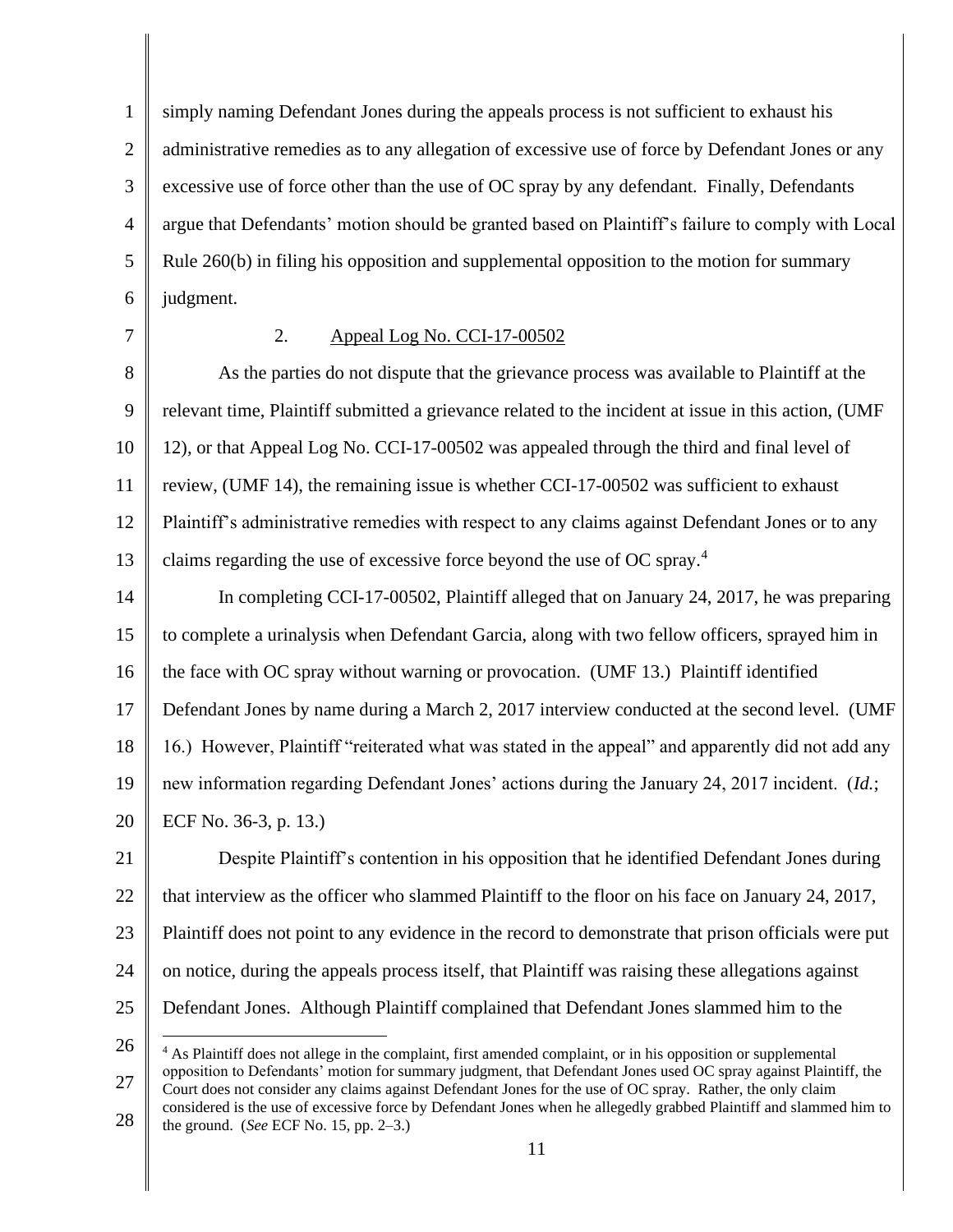| $\mathbf{1}$   | ground during the use of force review of the incident and in a medical report, this was not        |
|----------------|----------------------------------------------------------------------------------------------------|
| $\overline{2}$ | sufficient to place prison officials on notice that he wished to appeal that issue when Plaintiff  |
| 3              | filed an appeal complaining only about the use of OC spray.                                        |
| 4              | As Plaintiff states in his opposition, he was aware that the second level review interview         |
| 5              | was the appropriate time to add more information to his appeal, but the only information he        |
| 6              | apparently added was Defendant Jones' name. Plaintiff's opposition and supplemental                |
| 7              | opposition, though they are both signed under penalty of perjury, are insufficient on their own to |
| 8              | raise a genuine issue of material fact regarding whether Plaintiff added information to his appeal |
| 9              | about Defendant Jones slamming him to the ground during his second level review interview.         |
| 10             | F.T.C. v. Publ'g Clearing House, Inc., 104 F.3d 1168, 1171 (9th Cir. 1997), as amended (Apr.       |
| 11             | 11, 1997) ("A conclusory, self-serving affidavit, lacking detailed facts and any supporting        |
| 12             | evidence, is insufficient to create a genuine issue of material fact."). The Court therefore finds |
| 13             | that Plaintiff failed to exhaust his administrative remedies as to any claim that Defendant Jones  |
| 14             | slammed him to the ground, or that Defendant Garcia used any force other than the use of OC        |
| 15             | spray.                                                                                             |
| 16             | Recommendation<br>IV.                                                                              |
| 17             | Based on the foregoing, IT IS HEREBY RECOMMENDED as follows:                                       |
| 18             | Defendant's partial motion for summary judgment for failure to exhaust, (ECF No. 36), be<br>1.     |
| 19             | <b>GRANTED;</b>                                                                                    |
| 20             | Defendant Jones be DISMISSED from this action;<br>2.                                               |
| 21             | Plaintiff's claims against Defendant Garcia regarding the use of excessive force, other<br>3.      |
| 22             | than the use of OC spray, be DISMISSED from this action; and                                       |

23 24 25 4. This action proceed only on Plaintiff's claim against Defendant Garcia for excessive force in violation of the Eighth Amendment for spraying Plaintiff with OC spray on January 24, 2017.

26 27 28 \* \* \* These Findings and Recommendations will be submitted to the United States District Judge assigned to the case, pursuant to the provisions of Title 28 U.S.C. § 636(b)(l). Within